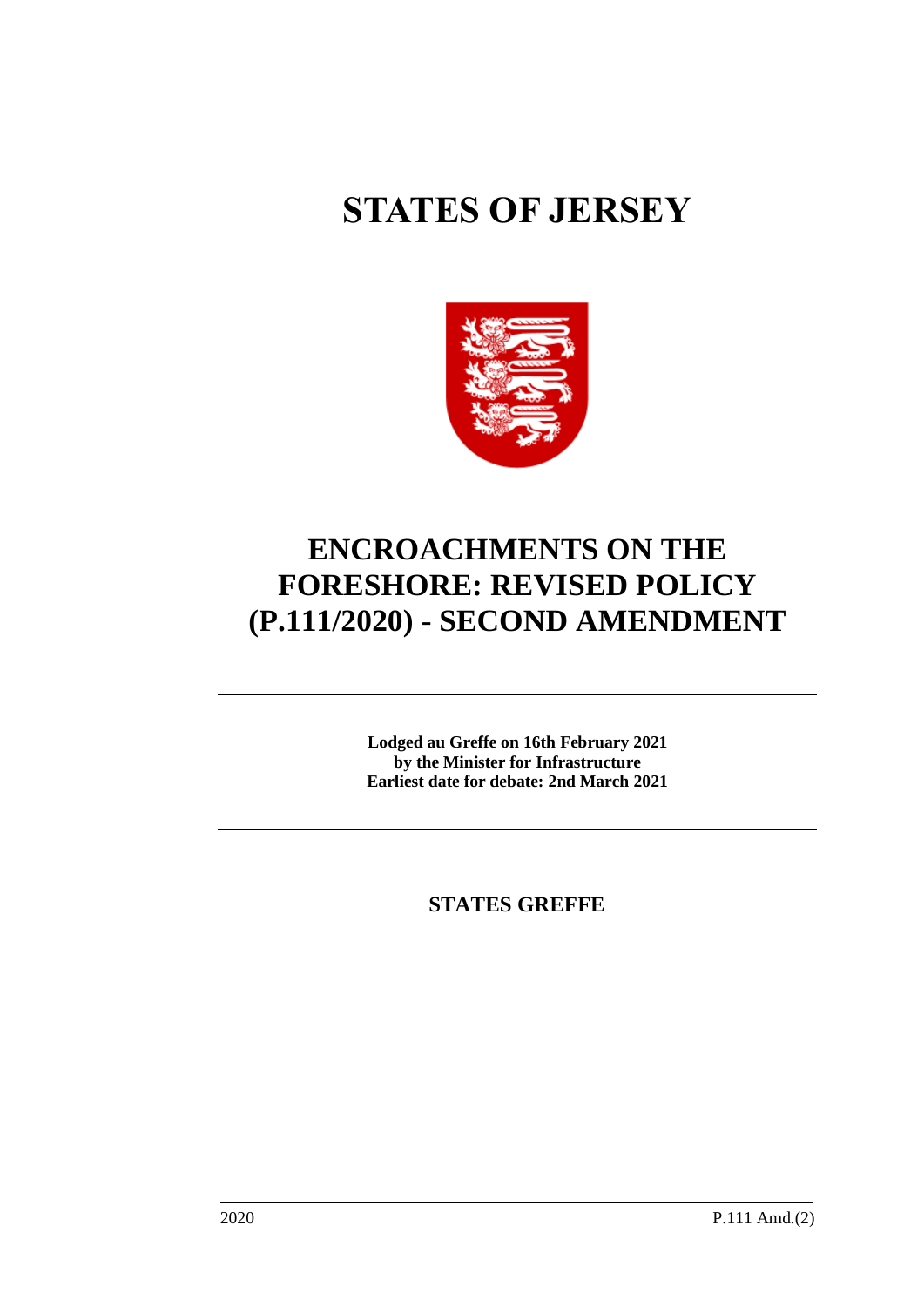# ENCROACHMENTS ON THE FORESHORE: REVISED POLICY (P.111/2020) - SECOND AMENDMENT

**\_\_\_\_\_\_\_\_\_\_\_\_**

# **1 PAGE 2 –**

After the words "this proposition", insert the words ", except that, taking into account the findings and recommendations of the report 'Foreshore Encroachment Policy Review' (S.R.1/2021) –

- (a) on page 8 of the Appendix, after paragraph 1.a., there should be inserted the following paragraphs –
	- "b. The Law Society of Jersey's Standard Seller Questionnaire (Jan 2019), in particular questions 3 and 19, may also lead to approaches being made to JPH by the Public's neighbours.
	- c. The age of an encroachment will be considered as one of the factors in its resolution.";
- (b) on page 8 of the Appendix, in paragraph 2.a., after the word "resolve" there should be inserted the words "or regularise";
- (c) on page 8 of the Appendix, in paragraph 2.e.i for the words "decided / approved" there should be substituted the word "approved";
- (d) on page 10 of the Appendix, after Section 4, there should be inserted the following new Section –

#### **"5. General**

In so far as it can be ascertained, the age of the encroachment prior to 2015 when the Crown transferred ownership of the foreshore to the Public of the Island) will be taken into account as a factor in how the encroachment will be considered and dealt with in relation to all types of encroachment. The longer that the encroachment has been in existence prior to 2015 the more favourably this will be taken into account towards the third party concerned.

Secondly, if the third party can provide evidence that the Crown in fact agreed to the encroachment this will be taken into account favourably in considering and dealing with the encroachment."; and

(e) the text from Appendix 1 to the amendment to the proposition (P.111/2020 Amd.(2)), lodged by the Minister for Infrastructure, should be appended to the revised policy".

# MINISTER FOR INFRASTRUCTURE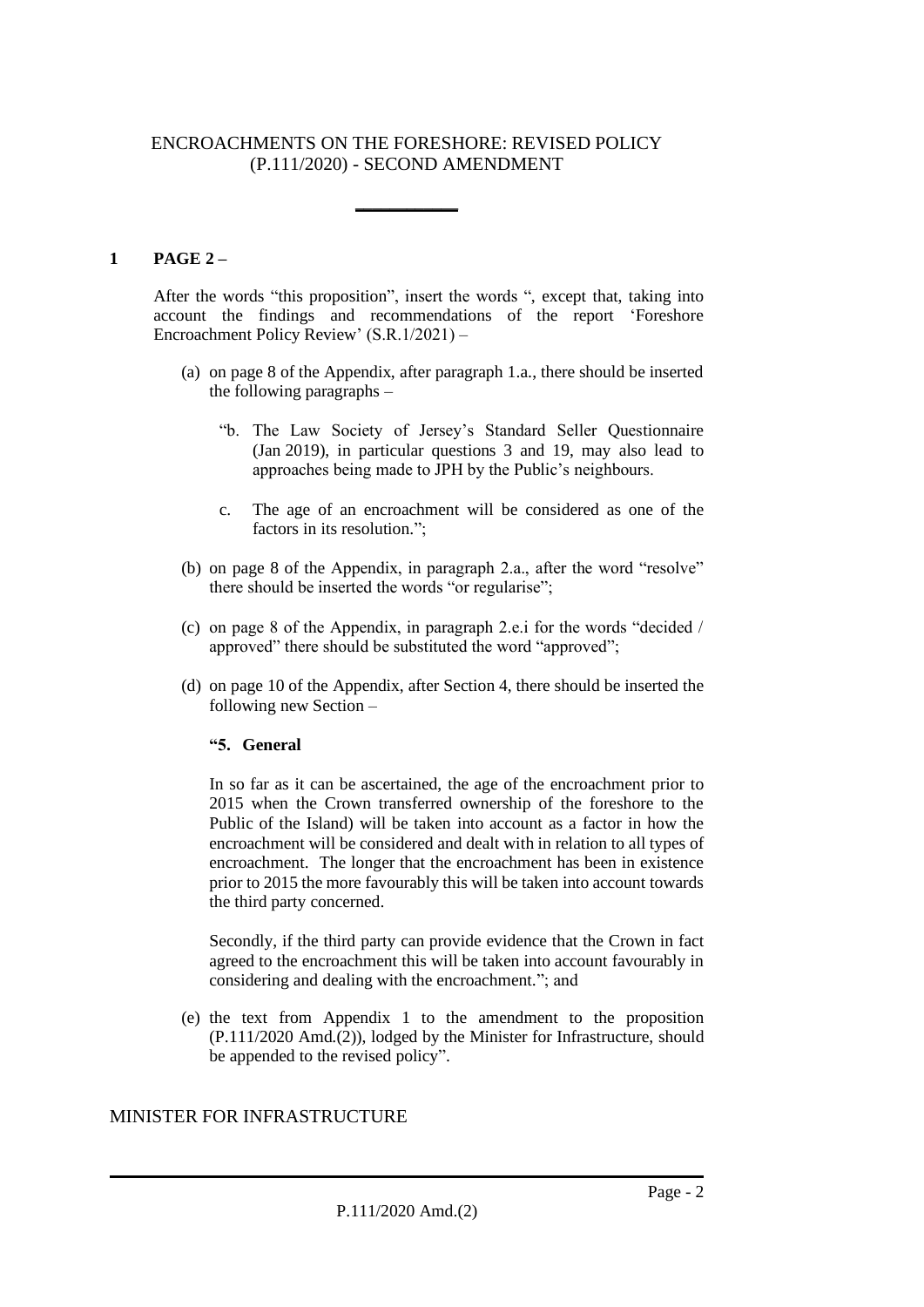**Note:** After this amendment, the proposition would read as follows –

#### **THE STATES are asked to decide whether they are of opinion** −

to approve a revised policy for encroachments on the foreshore, as set out in the Appendix to the report accompanying this proposition, except that, taking into account the findings and recommendations of the report 'Foreshore Encroachment Policy Review' (S.R.1/2021) –

- (a) on page 8 of the Appendix, after paragraph 1.a., there should be inserted the following paragraphs –
	- "b. The Law Society of Jersey's Standard Seller Questionnaire (Jan 2019), in particular questions 3 and 19, may also lead to approaches being made to JPH by the Public's neighbours.
	- c. The age of an encroachment will be considered as one of the factors in its resolution.";
- (b) on page 8 of the Appendix, in paragraph 2.a., after the word "resolve" there should be inserted the words "or regularise";
- (c) on page 8 of the Appendix, in paragraph 2.e.i for the words "decided / approved" there should be substituted the word "approved";
- (d) on page 10 of the Appendix, after Section 4, there should be inserted the following new Section –

#### "**5. General**

In so far as it can be ascertained, the age of the encroachment prior to 2015 when the Crown transferred ownership of the foreshore to the Public of the Island) will be taken into account as a factor in how the encroachment will be considered and dealt with in relation to all types of encroachment. The longer that the encroachment has been in existence prior to 2015 the more favourably this will be taken into account towards the third party concerned.

Secondly, if the third party can provide evidence that the Crown in fact agreed to the encroachment this will be taken into account favourably in considering and dealing with the encroachment."; and

(e) the text from Appendix 1 to the amendment to the proposition (P.111/2020 Amd.(2)), lodged by the Minister for Infrastructure, should be appended to the revised policy.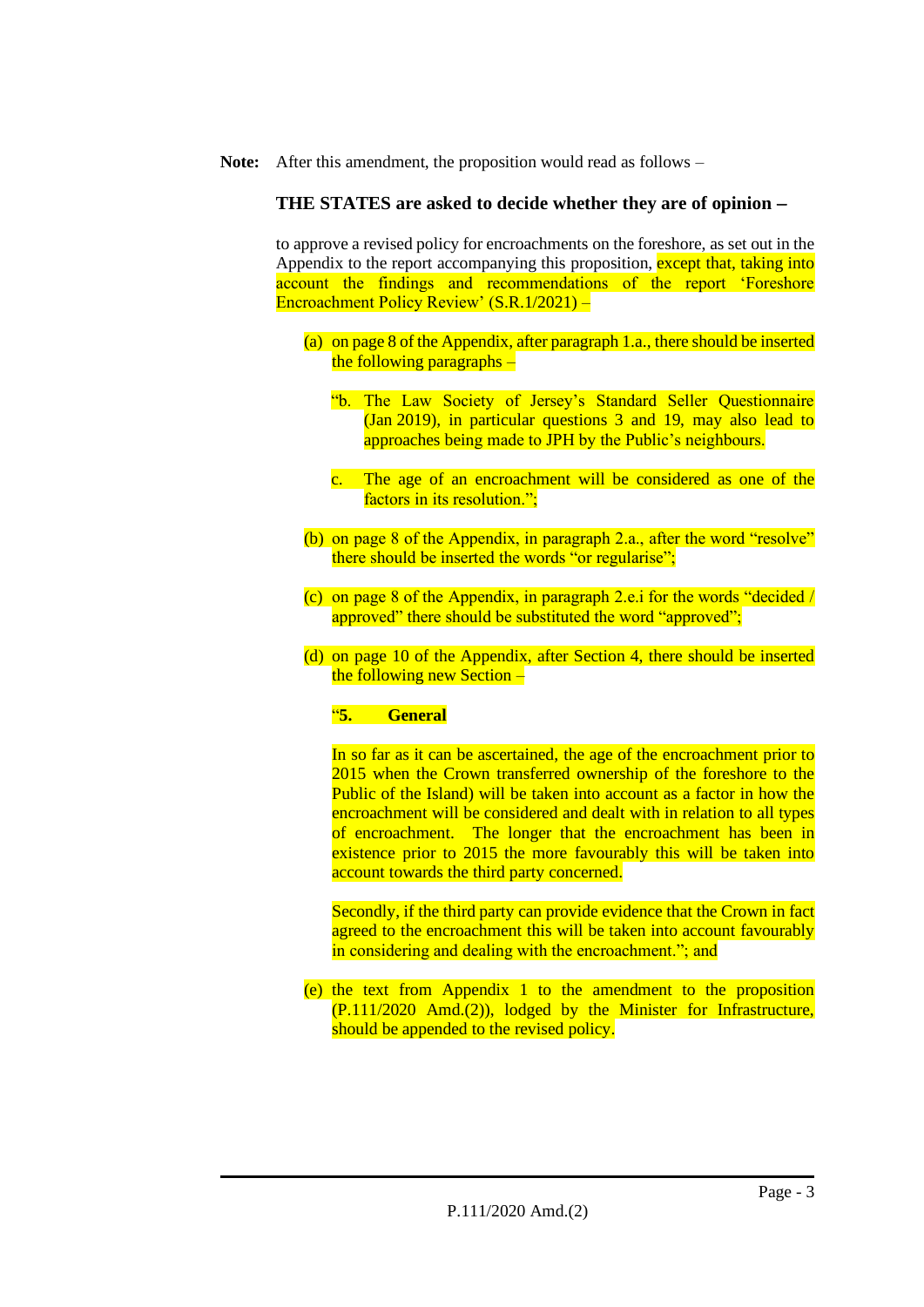#### **REPORT**

I wish to thank the Environment, Housing and Infrastructure Scrutiny Panel (the Panel) for its review: "Foreshore Encroachment Policy Review" of 14 January 2021 (S.R.1/2021). The review of this complex and difficult matter is comprehensive and provides useful discussion of many of the strands to the policy principles. I also wish to thank the Deputy of Grouville for her amendment to my Proposition, the principle of a part of which I accept. I have also included an amendment to the Policy which I hope will address some of her concerns.

#### **Scrutiny Panel's Review**

It is more convenient to deal with the Panel's recommendations first but my responses to some of them are also relevant to the Deputy of Grouville's amendment. In conjunction with Departmental Officers who are involved with foreshore encroachments, I have considered in detail the nine recommendations of the Panel's review.

I have decided to support the majority of the recommendations (in whole or part) of the Panel - being recommendations 2, 3, 4, 5, 7 and 8. I am not presently able to accept recommendations 1,6 and 9 but, given more time to work with the Panel, it may be possible to agree on compromise positions in relation to those recommendations.

# **Recommendations 2, 3, 4, 5, 7 and 8**

I set-out my thoughts on implementation of these recommendations as follows.

*RECOMMENDATION 2: In the interests of greater clarity and transparency, the Minister for Infrastructure should consider further how the boundary line of the foreshore and the basis of evidence for its determination can be made publicly accessible. This should be considered and the outcome reported back to the Panel before the end of Q2 2021.*

Recommendation 2 is agreed in principle. I have sought to address it by the addition of Appendix 1 to the policy, which Appendix deals with certain procedural matters connected to the application of the policy.

I am confident that in setting-out the procedure which will be followed in the initial contact by JPH with third-party owners, and subsequently making available the map or plan(s) in accordance with Date Protection (Jersey) Law 2018 principles, it will show that this recommendation has been addressed. I also confirm that I will report to the Panel on this point before the end of Q2 2021.

*RECOMMENDATION 3: The Minister for Infrastructure should consider a separate Sea Defences Maintenance Policy, in addition to how Planning Obligation Agreements might satisfactorily be utilised going forward, to ensure adequate upkeep and maintenance of seawalls where encroachments are concerned. The Minister should investigate these possibilities and report back to the Panel before the end of Q3 2021.*

I agree with the principle of this recommendation. I consider that policy information on the maintenance of sea defences exists in the "Jersey Shoreline Management Plan (2020)", which provides an assessment of coastal risks and specific advice for the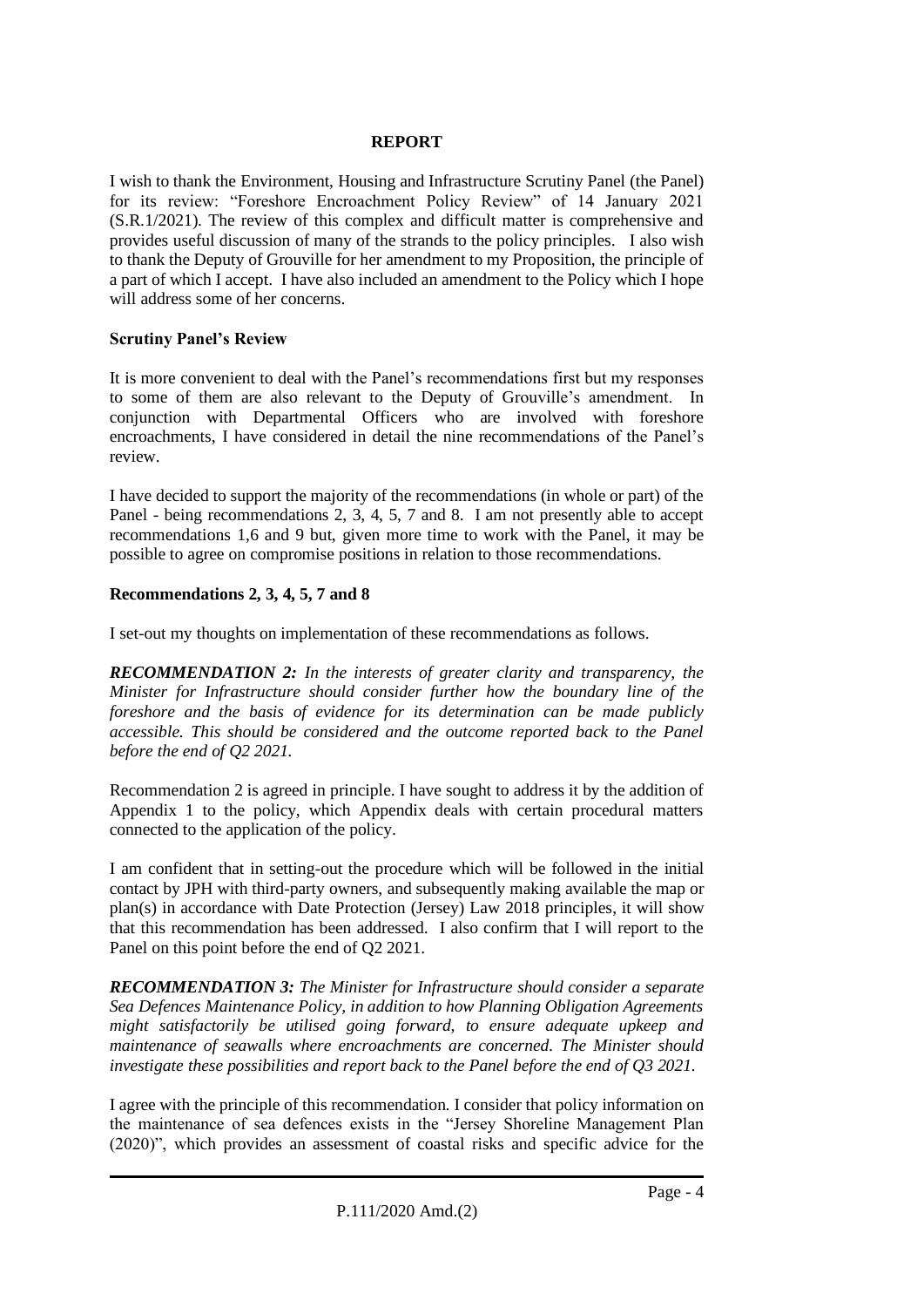management of coastal defences to maintain a resilient coastline. It also sets out shoreline management policies and identifies methods to deliver them. This covers sea defence maintenance, adaptive management and 'advance the line' management, where appropriate.

However, I am also happy to work with the Panel to understand the specific points of policy for the maintenance of sea defences which have been analysed, to determine whether an additional policy, or an expanded policy, is necessary.

Regarding the use of Planning Obligation Agreements (POAs) for seawall infrastructure works arising from new coastal development applications, I consider that there may be scope to make such agreements to that effect, having due consideration to the guidance document '*Supplementary Planning Guidance: Advice Note - Planning Obligation Agreements – July 2017*'. I have therefore arranged for JPH Officers to collaborate with Planning Officers regarding the opportunities for the use of POAs on coastal applications for infrastructure works.

However, I do not believe that POAs can be connected to land encroachment situations *per se*, and used to form part of the resolution – the two matters are quite distinct. The advice which I have received to date is that a POA cannot be used as mechanism to offset the loss of land arising from an encroachment. Nevertheless, I will report back to the Panel on this recommendation before the end of Q3 2021.

*RECOMMENDATION 4: The Minister for Instructure should, in collaboration with the Minister for the Environment, seek to put in place a suitable, formal protocol for dealing with planning permission applications relating to properties along the foreshore. This should be put in place before the end of Q2 2021.*

I fully support this recommendation. It is indeed a matter which had already been previously raised with a former Minister for the Environment and with "Planning". It is now being re-investigated, and whilst a form of protocol has not yet been established, discussions between Officers from the respective departments indicate that it is now possible for a formal process to be put in place.

Foreshore encroachments tend to be, in the main, on land behind, and up to, seawalls. They also tend to arise when properties are being developed, with owners seeking to benefit from having access up to, onto, or even over, a seawall.

I am firmly of the view that a preventative approach is sensible. Where an application for planning permission for development that falls within an area of responsibility or concern of to me, or may affect the boundary of the foreshore, it should be referred to me for comment. Although this is a matter of detail for the protocol, for the purposes of Article 32 of the Drainage (Jersey) Law, 2005 and Articles 16 and 17 of the Planning and Building (Jersey) Law 2002 (as the sewerage undertaker and flood defence authority for Jersey and Minister with political responsibility for the Public's landholdings), I am likely to ask to be consulted on all applications for planning permission where any part of the application site is on, by, or adjacent to the foreshore. Please note that for convenience I have attached the above-mentioned articles, plus other relevant ones, as Appendix B.

I will revert to the Panel once the details of the protocol have been finalised before the end of Q2 2021.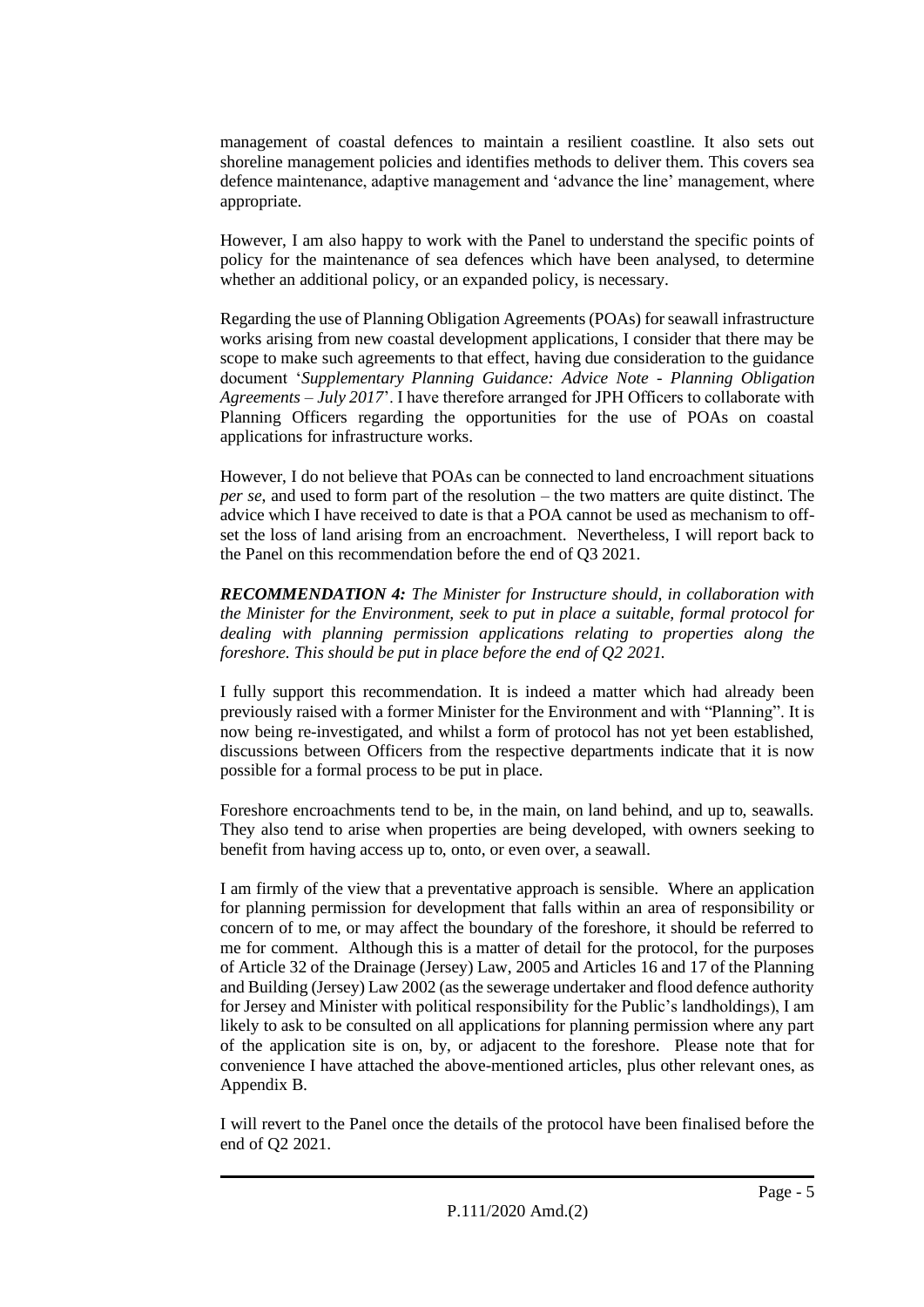*RECOMMENDATION 5: The Minister for Infrastructure should seek to apply the policy in a fair and non-discriminatory manner, and not solely to those where a trigger event has occurred. Compensation sought or paid should be reflective of the encroachment and limitations agreed. This should be reflected in the revised policy prior to its adoption.*

I agree with the principle of this recommendation, although it does require an adequate level of resourcing to achieve it. The recommendation deals with three aspects: firstly, the approach, in respect of timing, as to how all foreshore encroachments are dealt with; secondly, the value which is attached to Public land when it is sold to the third-party as part of an encroachment transaction; and thirdly, the principle of being nondiscriminatory to a particular owner or set of owners.

It should be noted that following the setting-up of the former Property Services Department in the early 1990s (which preceded JPH), many foreshore encroachments cases have been dealt with in conjunction with the Crown. Some of those cases arose where third parties were selling their coastal properties and approached the government, seeking the government's co-operation to resolve an encroachment to allow the property to be sold. Other cases arose where a new significant encroachment had been seen taking place.

# Timing

The timing of how *all* foreshore encroachments are dealt with, is of course a difficult matter given the extent of the problem.

It will be virtually impossible to deal with every foreshore encroachment case simultaneously. Some property owners will prefer to defer dealing with a foreshore encroachment relating to their property until a trigger event such as a sale or transfer of the property. However, I do agree that if certain individual encroachments are being resolved, then there has to be a plan in place to address all encroachments over a reasonable time frame.

At present, JPH and the Law Officers' Department are not sufficiently resourced to complete the task of contacting every owner and resolving every foreshore encroachment simultaneously. We therefore need to work with the relevant sections of the government to put in place the necessary resources to complete this piece of work in a timely manner, so that all affected third parties are contacted etc together. JPH considers that it requires two additional full-time Officers dedicated to the task, or equivalent consultancy resource. I understand that the Law Officers' Department will also need at least one full time conveyancer.

# Value

Turning to the matter of the value which is attached to Public land when it is sold to the third party as part of a foreshore encroachment resolution, it would be wrong to depart from the valuation methodology developed by the Royal Institution of Chartered Surveyors. The amount which a third party should be asked to pay for land which is acquired as part of an encroachment resolution should be based on a market assessment to reflect the use to which the land is being put by the third-party and the benefit which the land is giving to the third-party property. Thus, an encroachment comprising a strip of garden is likely to be less valuable than, say, balconies on a block of apartments.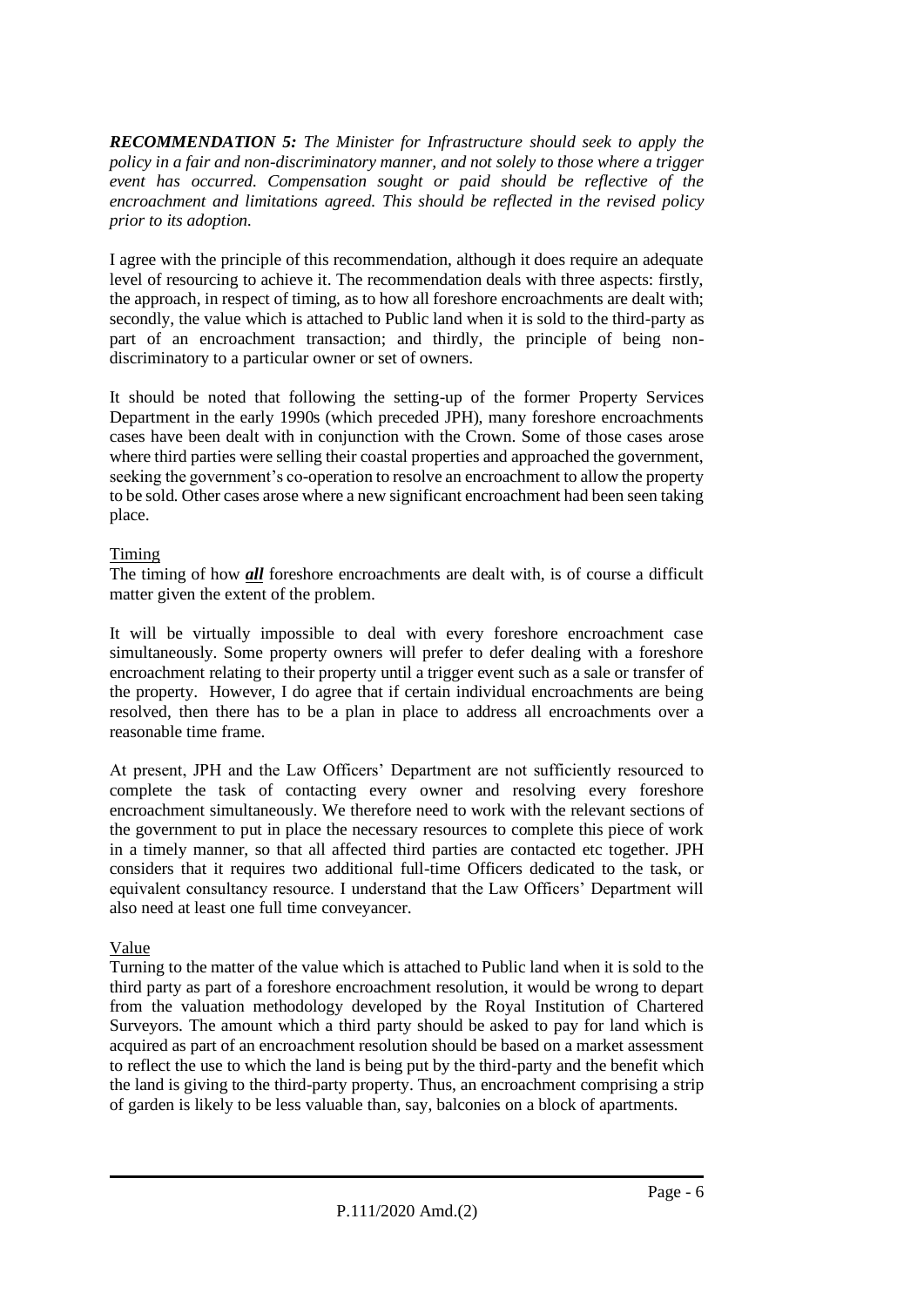I cannot put forward an alternative method of valuation to the one developed by the RICS.

However, I would reiterate that despite the principle of '*possession quadragénaire'* (i.e. 40 years of uninterrupted possession) not running against Crown land, historic encroachments have always been treated in a manner which acknowledges the period of existence. A sliding scale reduction has been applied, so those third-parties with historic encroachments generally have the opportunity to acquire the Public land at a significantly reduced value.

#### Non-discrimination

The policy will of course be applied in a fair and non-discriminatory manner.

*RECOMMENDATION 7: The Minister for Infrastructure should further define and set out the criteria for a Sliding Scale into the revised policy so that it is clear and transparent. This should be incorporated into the revised policy prior to its adoption.*

Members will recall that the original 2017 draft of the policy included an associated procedure document which contained the sliding scale to be used for historic encroachments. Members will also recall that the Complaints Board disagreed with the principle of reducing the value of encroachments to reflect their age , and it was in light of this, that the sliding scale was not included in the revised draft of the policy, what was included as a policy principle.

In view of the Panel's recommendation 7, I have re-introduced the sliding scale to the procedural matters in Appendix 1 to the policy. Members will note that the sliding scale has also been revised since its original 2017 publication, with the % reductions now being more favourable for third parties.

*RECOMMENDATION 8: The Minister for Infrastructure should be explicit in the revised policy as to how each case will be considered on an individual basis and what processes will be in place to ensure this happens. This should be incorporated into the policy before its adoption.*

I believe what is sought is clarification on the approach and process for resolving encroachments through the policy. I have therefore arranged for this to be included in the procedural matters in Appendix 1 attached to the revised policy.

# **Recommendations 1, 6 and 9**

Turning to the minority of the Panel's recommendations which present me with more difficulty, I set-out below my reasoning in respect of numbers 1, 6 and 9, but would add that given more time in which to work with the Panel, it may be possible to agree on compromise positions in respect of those recommendations.

*RECOMMENDATION 1: The Minister for Infrastructure should give further consideration to how encroachments are dealt with in relation to those that pre-date the gifting of the foreshore from the Crown in 2015. Specifically, this should consider whether the land in question was Crown-owned land to begin with and a date determined from when alleged encroachments should be considered. This should be considered prior to the adoption of the revised policy.*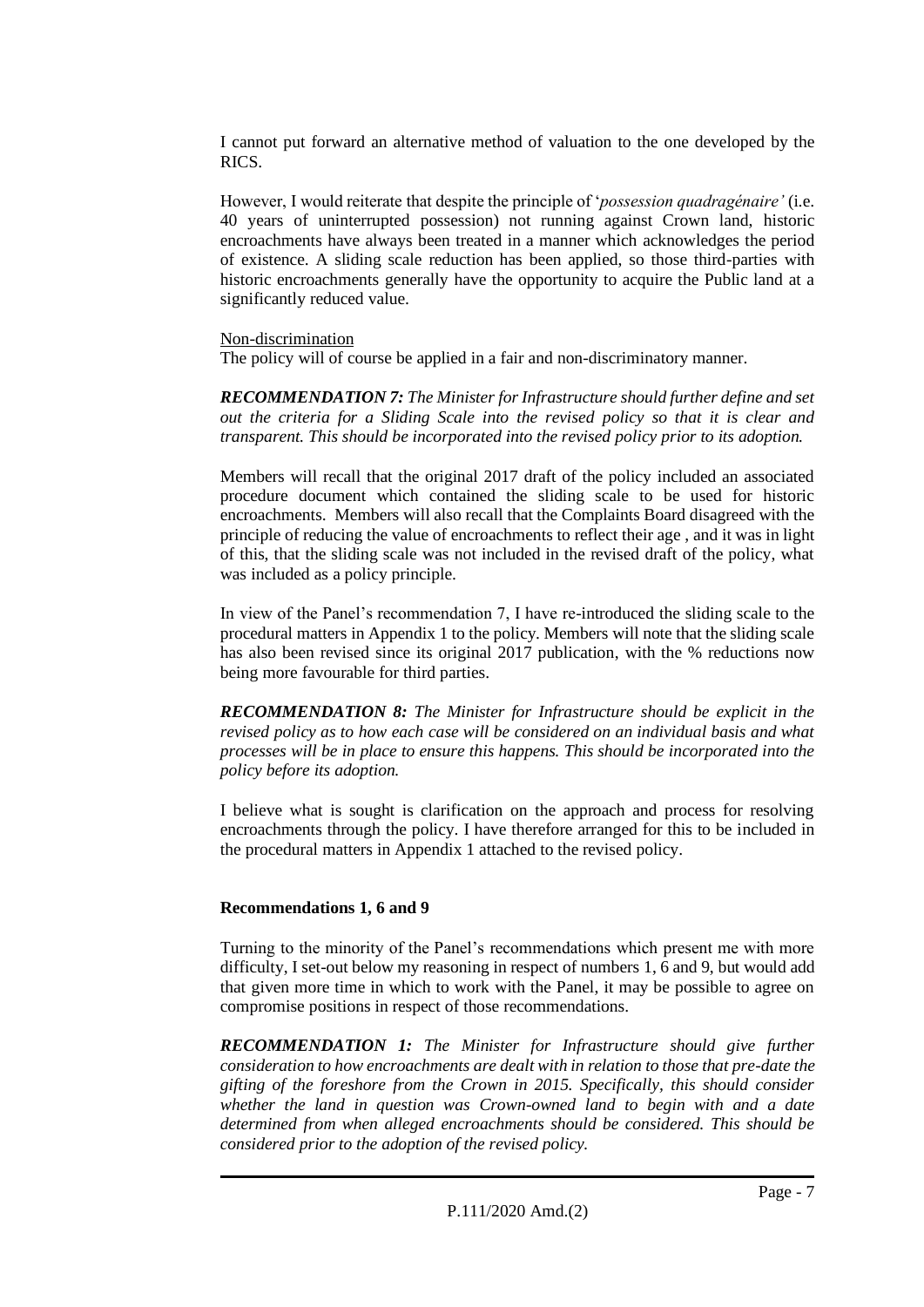The Public's ownership of the foreshore was considered thoroughly prior to the adoption of the original policy. It is axiomatic that a policy in respect of the Public's land can only apply to land owned by the Public.

The Public of the Island owns all the foreshore and seabed of Jersey. The Crown in right of the Bailiwick of Jersey ceded the foreshore to the Public in a series of contracts starting in 1895 and culminating in the contract of gift from Her Majesty to the Public of the Island in 2015. Further, the Public has been in uninterrupted possession of the foreshore for over 70 years since 1950 by virtue of leases of the foreshore from the Crown in right of the Bailiwick of Jersey.

I would mention that the Land Transaction for the 2015 transfer of the foreshore and seabed from the Crown to the Public of the Island was reported to members in accordance with Standing Order 168(3) on 21 May 2015 [R.61/2015]. Subsequent to the presentation of R.61/2015, only one question was asked by a States Member, which was by Deputy R Labey of the then Chief Minister on 2 June 2015 during questions without notice [Hansard June 2015, 7.6 at Page 59 – attached below as Appendix A for convenience].

Also, during the recent States' debate of 'Foreshore: policy for alleged encroachment payments (P.101/2020): amendment (P.101/2020 Amd.)' the Attorney General provided responses and advice to us on number of questions concerning ownership and potential claims [Hansard 24 and 25 September 2020 = also attached as Appendix A].

I am advised artificial reclamation did not divest the Crown of its ownership of the foreshore. Where a seawall has been built on the foreshore, any section of foreshore behind the sea wall remained in the ownership of the Crown. The 2015 contract of cession has the express intention of ceding to the Public sections of foreshore that are behind the sea walls.

There is a misconception, and a degree of hyperbole, that addressing encroachments on the foreshore is somehow something new which has only occurred since completion of the 2015 Contract. This is incorrect.

The Public dealt with encroachments when it was the Crown's tenant and would enter deeds of arrangement as appropriate which would often involve a consideration payable by the encroaching property owner. As part of my answer to written Question W.Q. 16/2020 I explained and confirmed this was not a new process. Payments in respect of encroachments on the foreshore were made prior to the gift of the foreshore to the Public of the Island by Her Majesty. A schedule of past transactions is attached as Appendix C.

Ownership of the foreshore and the seabed brings with it all the rights and all the responsibilities of ownership. That responsibility includes how best to protect the public's interest in the foreshore as a valuable amenity for the benefit and enjoyment of all. now be provided for the public benefit. No individual member of the public has any form of personal ownership interest in the land which is owned by the Public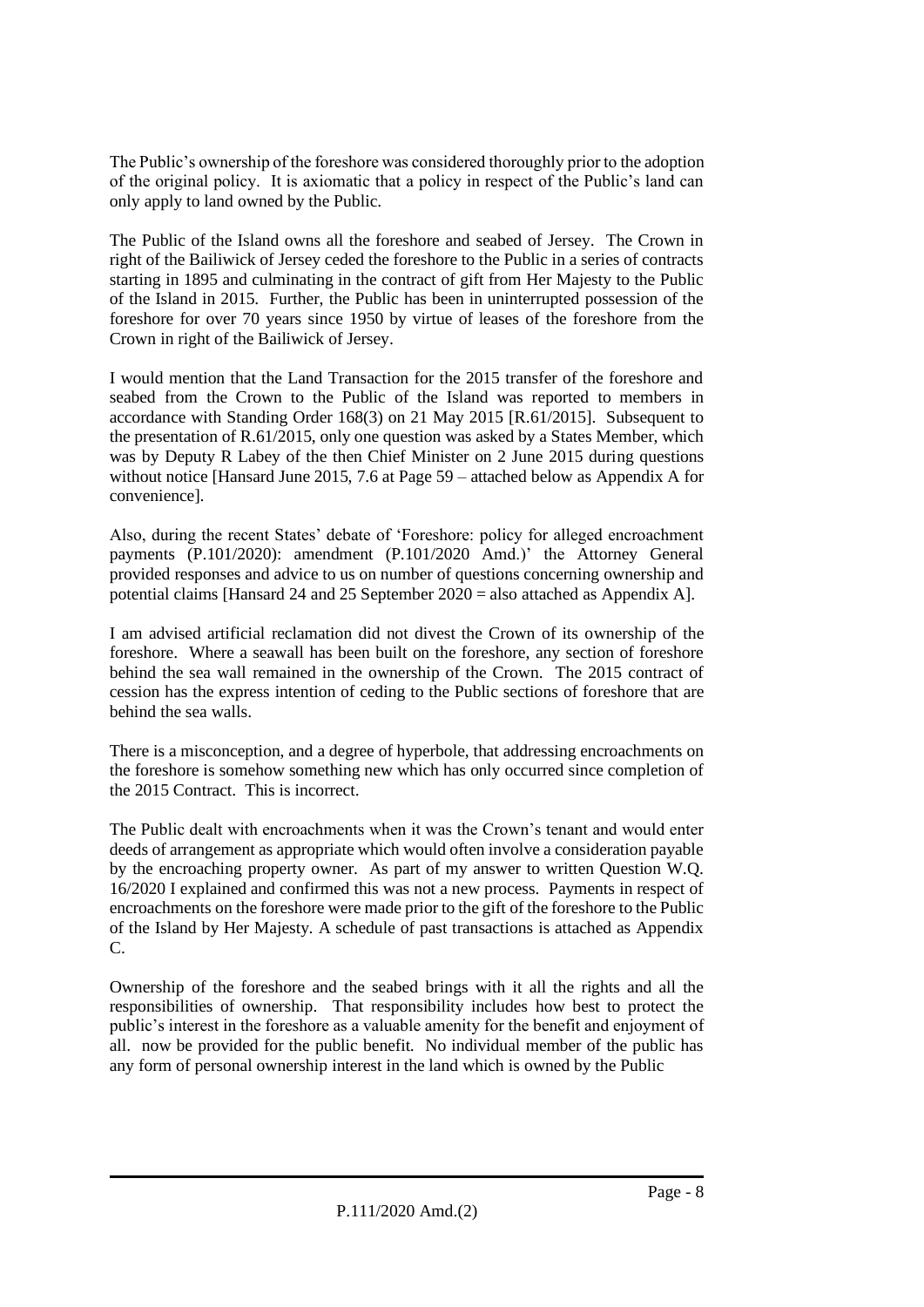*RECOMMENDATION 6: The Minister for Infrastructure should seek to differentiate between a deliberate or unintentional encroachment in the revised policy and this should be incorporated into the revised policy prior to its adoption.*

Recommendation 6 presents significant difficulties and I believe is unworkable in practice. Encroachments do not happen or appear by accident. Each encroachment needs to be considered on its own merits. Whilst the Minister would not wish to be unduly unsympathetic in respect of an owner who has been poorly advised, or has made a genuine error of judgment, to try to draft or create a policy by way of exception will make it unworkable.

*RECOMMENDATION 9: The Minister for Infrastructure should seek to incorporate a suitable and workable process for dealing with complaints relating to foreshore encroachment compensation payments and in addition a clear appeals and arbitration process for dealing with any such complaints. This should be incorporated into the policy before its adoption.*

Recommendation 9 is not acceptable as drawn. I have included matters of procedure in Appendix 1 of the revised Policy including the option of referring a dispute to an expert third party, but arbitration is a more expensive form of process than Court proceedings. There are also some practical issues, such as how an appeal would be funded or paid for. This is an area that may benefit from discussion with Scrutiny.

#### **Conclusion**

I reiterate that I am grateful to the Environment, Housing and Infrastructure Scrutiny Panel for its review and the work undertaken on this complex and difficult matter in respect of the policy principles.

I am pleased that it has been possible, in conjunction with departmental officers who are involved with foreshore encroachments, to offer my support to many of the recommendations of the Panel's review.

# **Deputy of Grouville's Amendment**

I also thank the Deputy of Grouville for her amendment. As regards paragraph (a) of her amendment and, as set out above in relation to Recommendation 2 of the Scrutiny Panel, I am able to agree in principle to a plan or map. I have included this in the procedural matters in Appendix 1 to the revised policy and agree to report back on this by the end of Q2 2021.

However, as regards her suggested revised version of the Policy I regret that I am unable to accept it as drafted, as it is likely to result in significant encroachments (both in number and degree) on the foreshore being allowed to remain, such that areas of the promenade (including in Grouville) will be permanently transferred from Public to private ownership. I also respectfully consider that her suggested amendments to the Policy will result in more vagueness and uncertainty as to how the Policy will operate.

Nevertheless, to meet the Deputy of Grouville part way I have included [two] further amendments to the Policy: firstly, a general confirmation that the age of the encroachment, in so far as it can be ascertained, will be taken into account in how they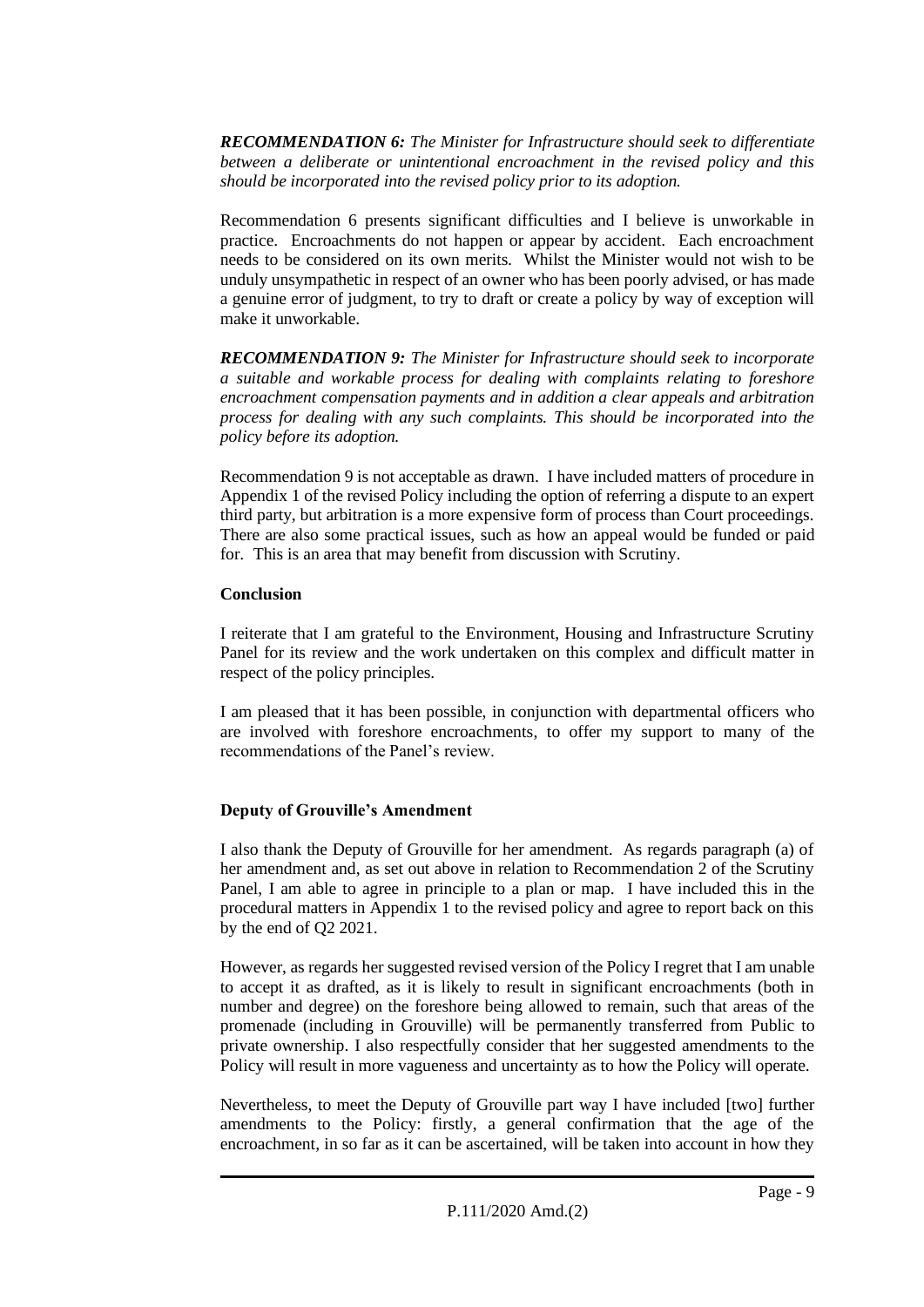are dealt with; [and, secondly, a confirmation that if the third party can provide evidence that the particular encroachment was in fact agreed to by the Crown then that will also be taken into account in favour of the third party when dealing with the encroachment].

# **Financial and manpower implications**

As explained above, the Panel's recommendation that cases should not be dealt with arising from 'trigger events' - means that for an "across the board approach" to be implemented - JPH considers that it requires two additional full-time Officers dedicated to the task, or equivalent consultancy resource. At least one further full-time conveyancer will be needed by the Law Officers' Department. The total cost of such additional staff is estimated to be approximately [£250,000] per annum.

As regards consideration payments from property owners which are dealt with by way of a payment, the Policy is not a revenue raising exercise. It is expected that the majority of encroachments will not be dealt with by way of a payment but by agreeing a boundary or license or by allowing the encroachment to remain. Any payments that might be received pursuant to the policy are too uncertain to predict and it is not anticipated that they would be sufficient to fund the annual cost of the additional staff.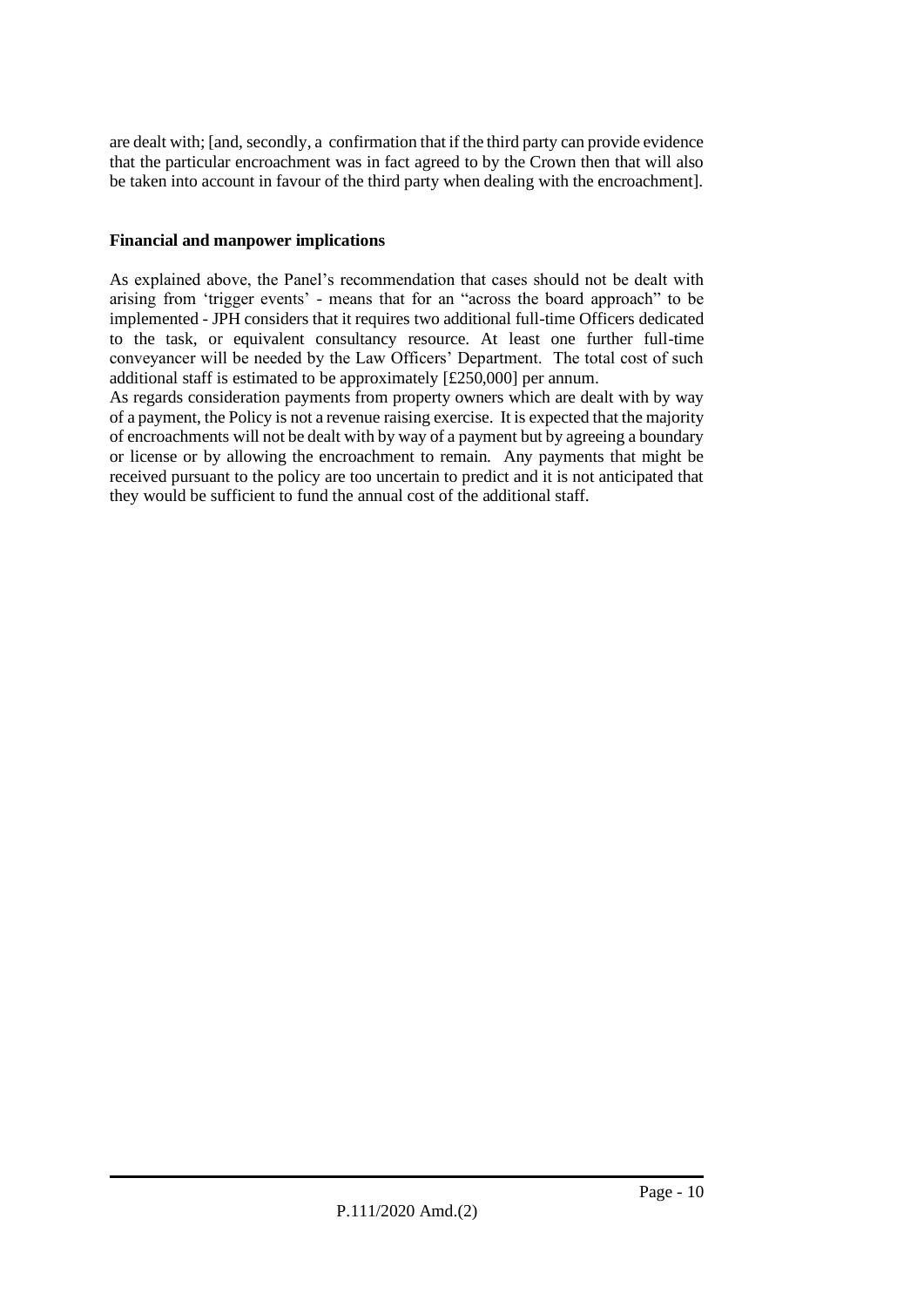#### **Appendix 1**

#### **"APPENDIX 1**

#### **PROCEDURES IN CONNECTION WITH THE POLICY**

#### **1. Upper limit of the foreshore/default boundary lines**

As contained in the policy:

*"In 2019 JPH and the LOD commenced a project to research the upper limit of the foreshore in all areas not previously investigated, in order to gather as complete information as possible on the landside extent. The project has provided extensive information on the nature and scale of foreshore encroachments around the island. From this work a 'default boundary line' has been formulated to work from."*

Procedurally, it is intended that JPH will contact every property owner whose property has been included in the research, in order to explain the findings.

That is considered to be the fairest approach to such owners, in order to give them time to consider the information, and to submit any counter-information which they may wish to submit.

Work is currently in hand to convert the research information onto a plan or map format.

Following JPH making contact with all owners, it is intended that arrangements will be made for the plan(s) or map to be made accessible in accordance with Data Protection (Jersey) Law 2018 principles.

#### **2. Sliding Scale**

In cases of **Historic Encroachments**, the value of land, where subject to a transaction, should be reduced to reflect the period of existence of the encroachment:

| <b>Age of Encroachment</b>      | 2017 - Reduction in   | 2021 - Reduction in   |
|---------------------------------|-----------------------|-----------------------|
|                                 | consideration payable | consideration payable |
| Up to 5 years                   | No reduction          | No reduction          |
| Over 5 years to up to 10 years  | 10% reduction         | No reduction          |
| Over 10 years to up to 15 years | 15% reduction         | 20% reduction         |
| Over 15 years to up to 20 years | 20% reduction         | 25% reduction         |
| Over 20 years to up to 25 years | 25% reduction         | 30% reduction         |
| Over 25 years to up to 30 years | 30% reduction         | 35% reduction         |
| Over 30 years to up to 35 years | 35% reduction         | 40% reduction         |
| Over 35 years to up to 40 years | 40% reduction         | 50% reduction         |
| Over 40 years                   | 50% reduction         | 60% reduction         |

#### **3. Procedure for foreshore encroachments**

- I. JPH will contact in writing every property owner whose property borders the foreshore and has been included in the LOD research, in order to explain the findings.
- II. This will include: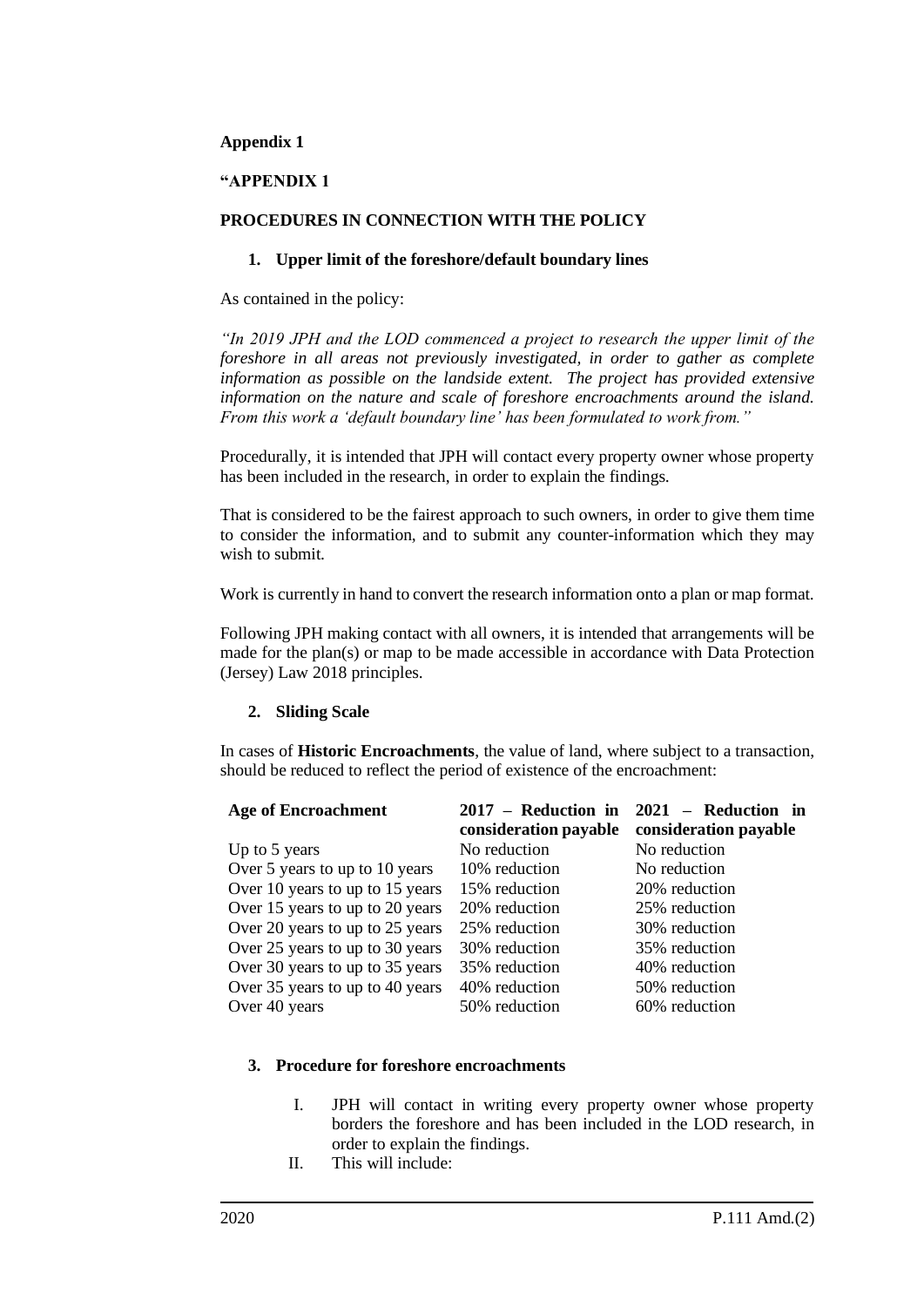- a. The opinion of the line reached by the upper limit of the foreshore at that property, and thus the Public's claim to ownership of the foreshore.
- b. The basis of the claim.
- c. The default boundary line at that location.
- d. A description of what encroachment, if any, exists on the Public land at that property.
- e. The option for resolution of the encroachment, or options if there are more than one.
- III. JPH will invite every owner to consider the content of the communication, and to seek their own advice as required.
- IV. JPH will request that every owner responds in writing to the communication within two months, but will also arrange Officer meetings beforehand if requested, for discussion purposes.
- V. Depending on which resolution option is favoured and agreed between JPH and the adjoining owner, the following steps will be taken:
	- **a. Agreed boundary where there is [neither] the sale [nor material loss] of public land.**
		- i. In cases where no encroachment is claimed, but there is a lack of a contractually defined boundary between the foreshore and the third-party property, it will be recommended that a boundary ratification contract is passed by the parties before Royal Court.
		- **ii.** Unless otherwise agreed, this will be based upon the default boundary line
	- **b. Dispute.**
		- i. If the adjoining owner disputes the Public's claim to ownership of the land, then then the two parties will seek to agree a route to resolution. Ultimately this may lead to the dispute being referred to an independent expert third-party for an opinion.

# **c. Removal of the encroachment.**

- i. A timetable will be agreed with the adjoining owner for the removal of the encroachment, and the role which JPH will take in that.
- **d. Sale of the encroached land.**
	- i. JPH will commission an independent valuation of the land.
	- ii. The adjoining owner will be at liberty to commission their own valuation.
	- iii. JPH and the adjoining owner will seek to agree a figure for the value of the land.
	- iv. Failure to agree a figure may lead to the dispute being referred to an independent expert third-party for an opinion.
	- v. When a value for the land is agreed, or settled by an agreed or an accepted form of dispute resolution, JPH will arrange for Ministerial approval to be sought, to allow for a land transaction to complete before Royal Court.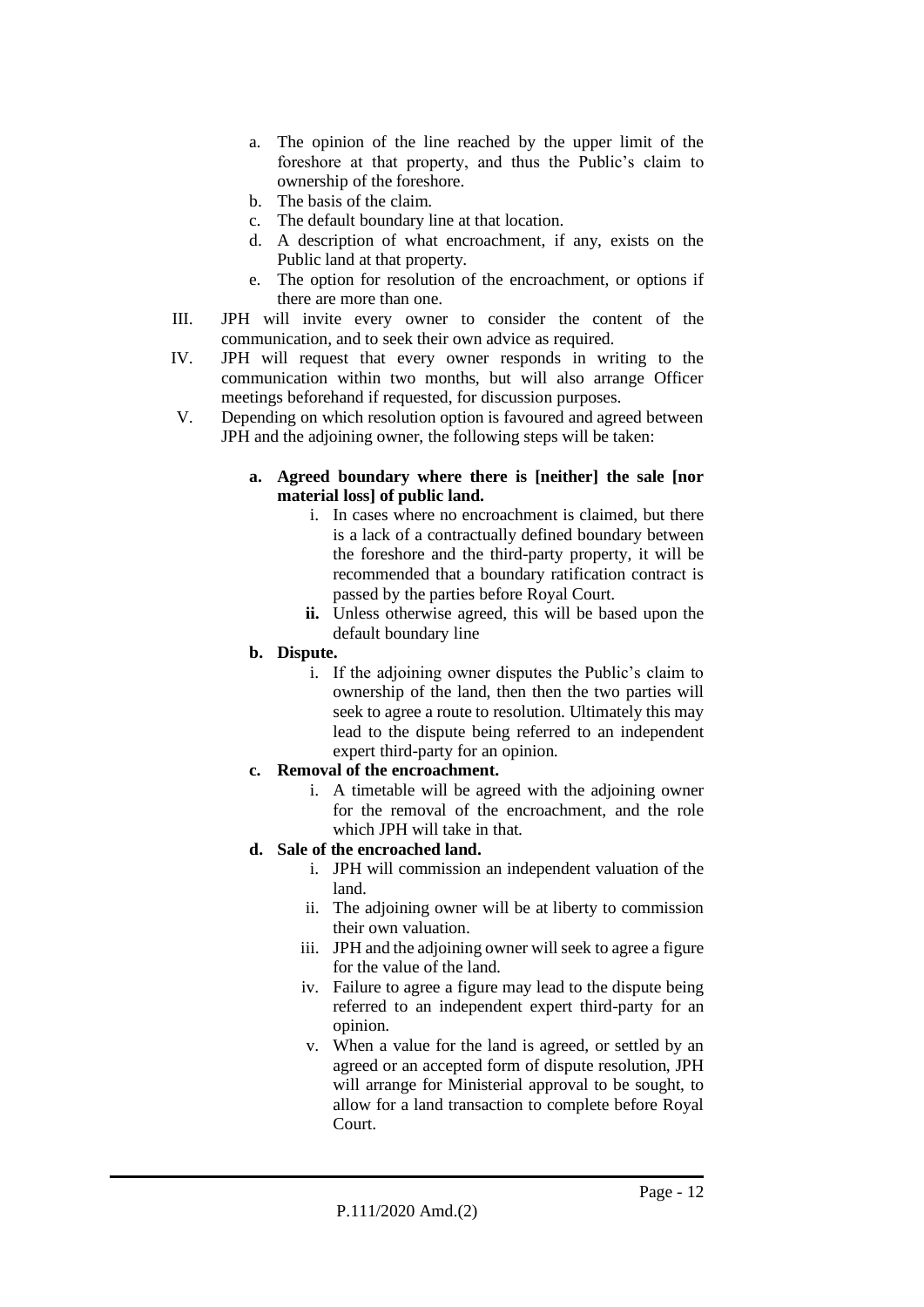# **e. Licence for continued use of the land.**

- i. This applies to encroachment cases where the adjoining owner may not have the means or desire to acquire the Public land which has been encroached upon, and JPH may agree that it is not essential for the land to be restored.
- ii. In such cases, the option of a licence for continued use of the land may be exercised.
- iii. The licence will be personal to the party involved, and the expectation is that at the point of future sale of the property, the ownership of the encroached land would be contractually resolved, or the land restored to public amenity."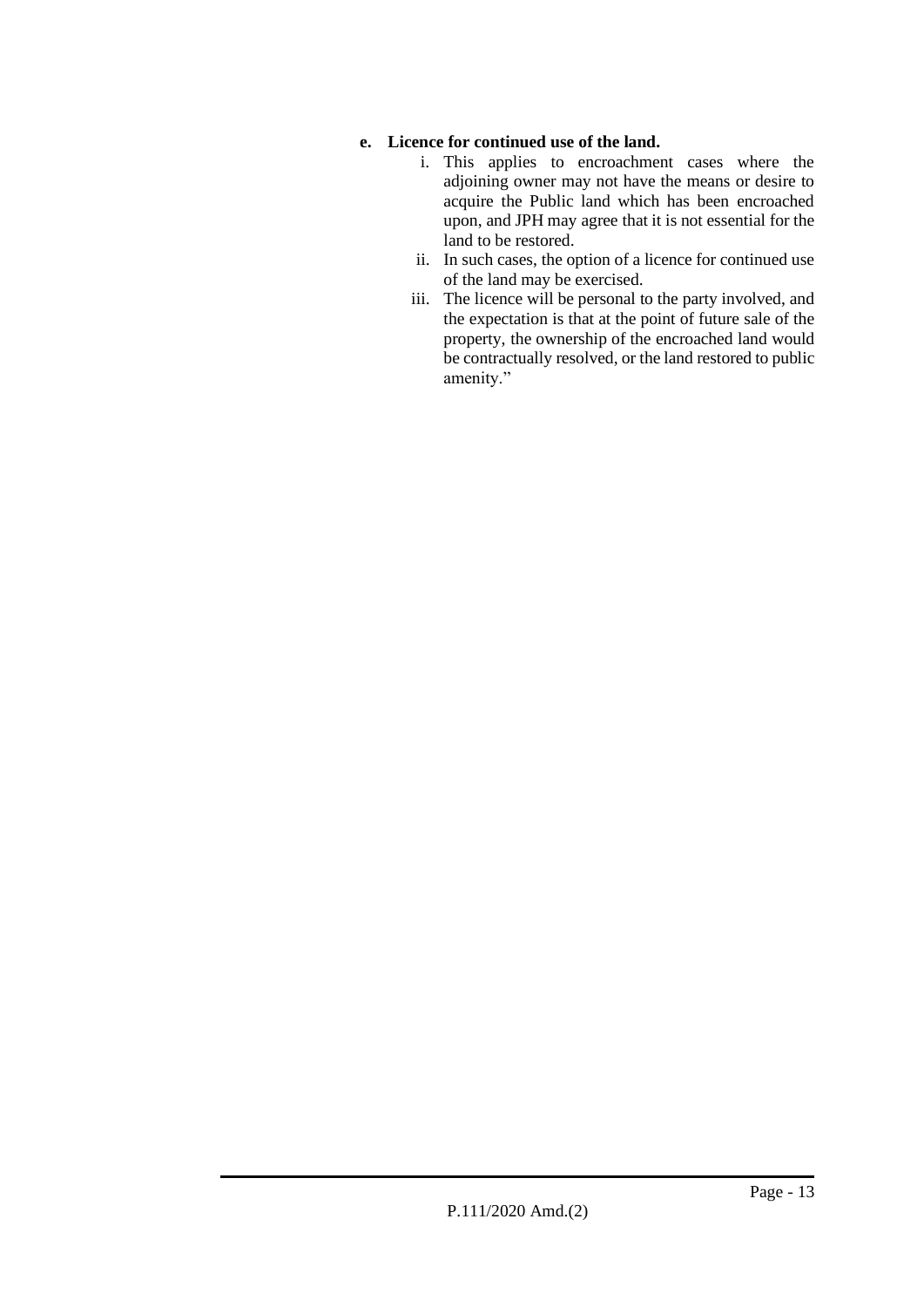# **Appendix 2**

# **Hansard Extracts**

[Hansard June 2015, 7.6 at Page 59]

#### **"7.6 Deputy R. Labey:**

*When the Chief Minister and his team were preparing their suggestion to Her Majesty the Queen that she might like to give the foreshore to the Island, was the spectre of seigneurial rights rearing its ugly head foreseen and, if so, what consideration was given to avoiding another £10 million capitulation?*

#### *Senator I.J. Gorst:*

*I hope the Deputy will not be surprised to know that it absolutely was and the comments in the J.E.P. (Jersey Evening Post) which ... sadly I was out of the Island last week, so I did not have the pleasure of reading that august organ, but I understand that comments have been made in that publication about the Le Pas deal and potential challenges along the same lines. I do not accept that premise for a number of reasons, not least of which that that was settled in 2003. It had been ongoing since 1989 and, of course, as we know, in 1989 the States had not enjoyed the 40 years of possession of the foreshore which gives rise to title, but we have now enjoyed in the region of 65 years of possession and thus the Le Pas situation I do not accept can be repeated."*

H.M Attorney General when Foreshore: policy for alleged encroachment payments (P.101/2020): amendment (P.101/2020 Amd.) was debated answered a number of questions concerning ownership and potential claims:

[Hansard, 24 September 2020 at Page 73]:

# *"Deputy M.R. Higgins:*

*The question I have is why did the States concede and pay Les Pas Holdings regarding the foreshore of the reclaimed land and are there any issues regarding this case that have implications for this debate, as both are regarding the right to the foreshore? As I say, we paid our £10 million to Les Pas Holdings who are claiming a fief over the foreshore. The States did not take it to court, conceded it after a long period of time, and are there any other fiefs or anything else that can impact our debate today? I would certainly like to know if there are any issues that affect us in this debate."*

#### **"The Attorney General:**

*In relation to the payment to Les Pas Holdings, I am not sure it is a legal question to me. Insofar as it is, I think it is simply a commercial bargain that was struck between the States at the time and the claimant, Les Pas Holdings, and Advocate Falle. So the reasons for that, I am sure, will be recorded somewhere and the Deputy should refer to them. It was simply a bargain that was struck and that frequently happens with civil litigation, as this claim was. The parties decide for practical reasons that they do not want to incur the costs, expense and risk, of court proceedings and they arrive at a mutually acceptable bargain struck. As regards to the Deputy's wider question in relation to the foreshore, I think perhaps he is referring to the risk of further claims. There has only been one and that was the one that was brought by Les Pas Holdings and Advocate Falle. One can never predict whether someone will bring another claim in the same way as Les Pas Holdings. But, if they were to do so, my view is that claim would fail. I am not sure it is necessary for me to go into all the legal reasons for why that is my view, but the important ones are the arguments that were put forward on*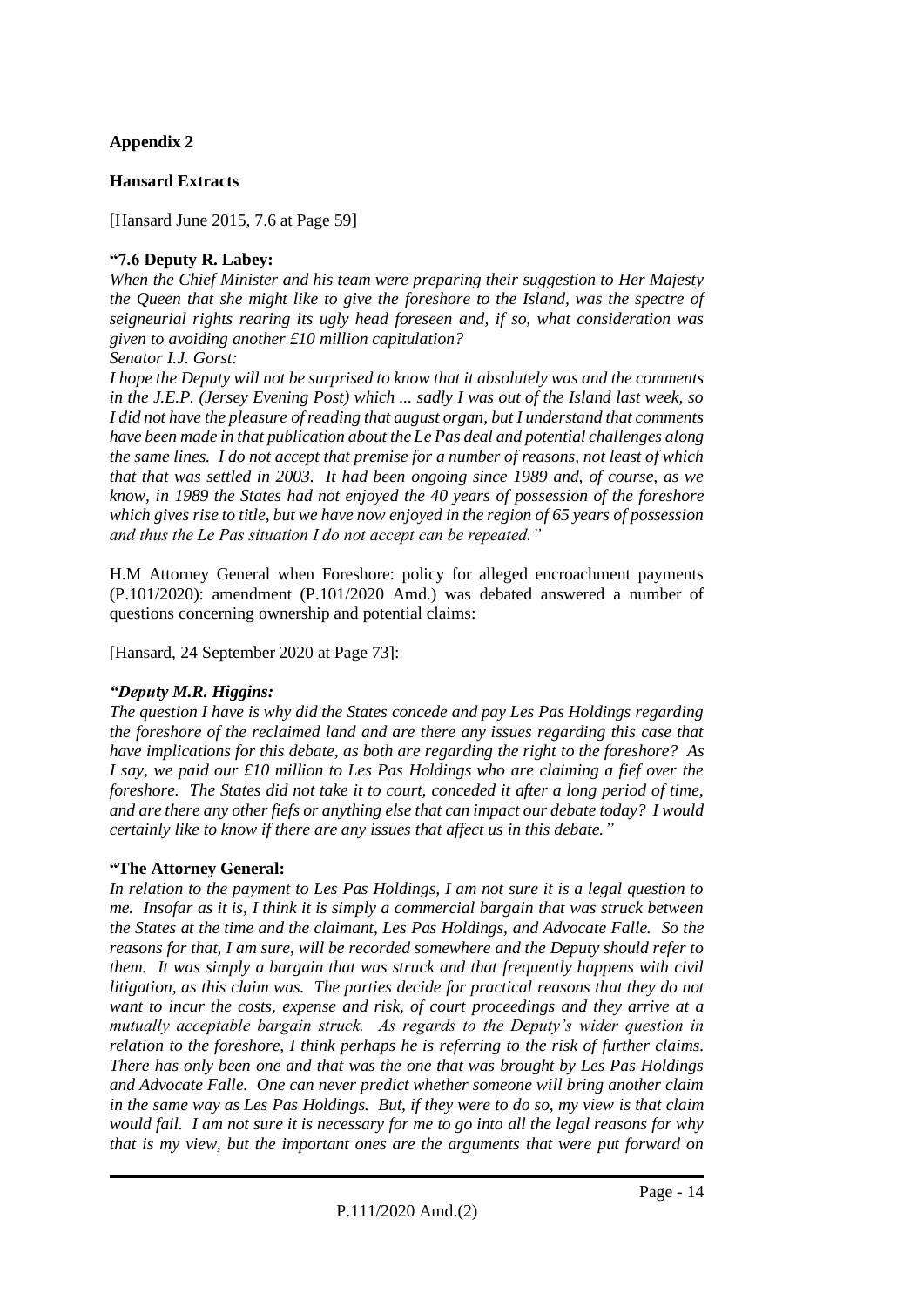*behalf of the States as regards the nature of the Crown's ownership will still all be available in any future such claim. But, in addition, there are further arguments that now have much more force, which concern the de facto control by the public in those series of contracts from 1895 onwards. Importantly, also, the lease of the foreshore in 1950 such that basically any Seigneur whose property adjoins the foreshore will now face far greater obstacles in showing that they had in fact ownership of the foreshore than they did in relation to the Les Pas Holdings claim back in the late-1990s. It may be that, for instance, Les Pas Holdings brought their claim shortly before the expiry of the 40year period from the date of the public's lease of the entirety of the foreshore back in 1950. So, in my view, while I can never predict or rule out further claims in relation to the foreshore by Seigneurs, in my view those claims would fail."*

and [Hansard, 25 September 2020 at Page 9]:

# **"Deputy M.R. Higgins of St. Helier:**

*Yesterday I asked the A.G. (Attorney General) a question regarding whether the Les Pas Holdings case had any relevance to the debate on this issue. He thought not. This morning I had a chance to look up the Les Pas issue and came across the following statement from Advocate Richard Falle, made just after the Queen's decision to give the Island's foreshore and seabed to Jersey. He said: " that the Island and the Crown could be sued under feudal law following the Queen's decision last week to give the foreshore and seabed to Jersey. He believes that under centuries-old law private rights to many areas of the foreshore do not belong to the Queen but instead to Seigneurs, or feudal lords, who were granted fiefs – hereditary property rights – by past monarchs." Advocate Falle said: "The legal view in my opinion is that you cannot give away something that you do not have." Now, in a J.E.P. (Jersey Evening Post) report on his statements it said: "If he is right, the Island could see several reruns of the 14-year legal battle he fought over the area of land on which the reclaimed waterfront now sits. In 2003, the States effectively paid off Mr. Falle and others in a £10 million out of court settlement after he argued that the land belonged to an ancient fief, the Fief de la Fosse, which he owned. The advocate …"*

# **The Greffier of the States (in the Chair):**

*"Sorry, Deputy, this is a question for the Attorney General, can you …"*

# **Deputy M.R. Higgins:**

*"It is quite specific, but he needs to hear the background to do it. I will be there in a second. It said: "The advocate issued his warning after it was announced that the Crown would be transferring ownership of the Island's beaches and seabed to the public, which will give Jersey more control over those areas, including its territorial waters. Ministers have said the move would allow Islanders to profit from leasing out the seabed for wind farms or tidal turbines. But Advocate Falle says that if any future projects are undertaken in areas where fiefs exist, seigneurial rights to the land must not be breached or the Crown and the public of Jersey could both face legal action from the Seigneurs. Because the States settled out of court, his claims to the land under feudal law were never tested." So my question to the Attorney General is: could the Attorney General give his opinion on Advocate Falle's legal opinion and clarify if at the time of the transfer of the foreshore to the Island this matter had been legally addressed and settled."*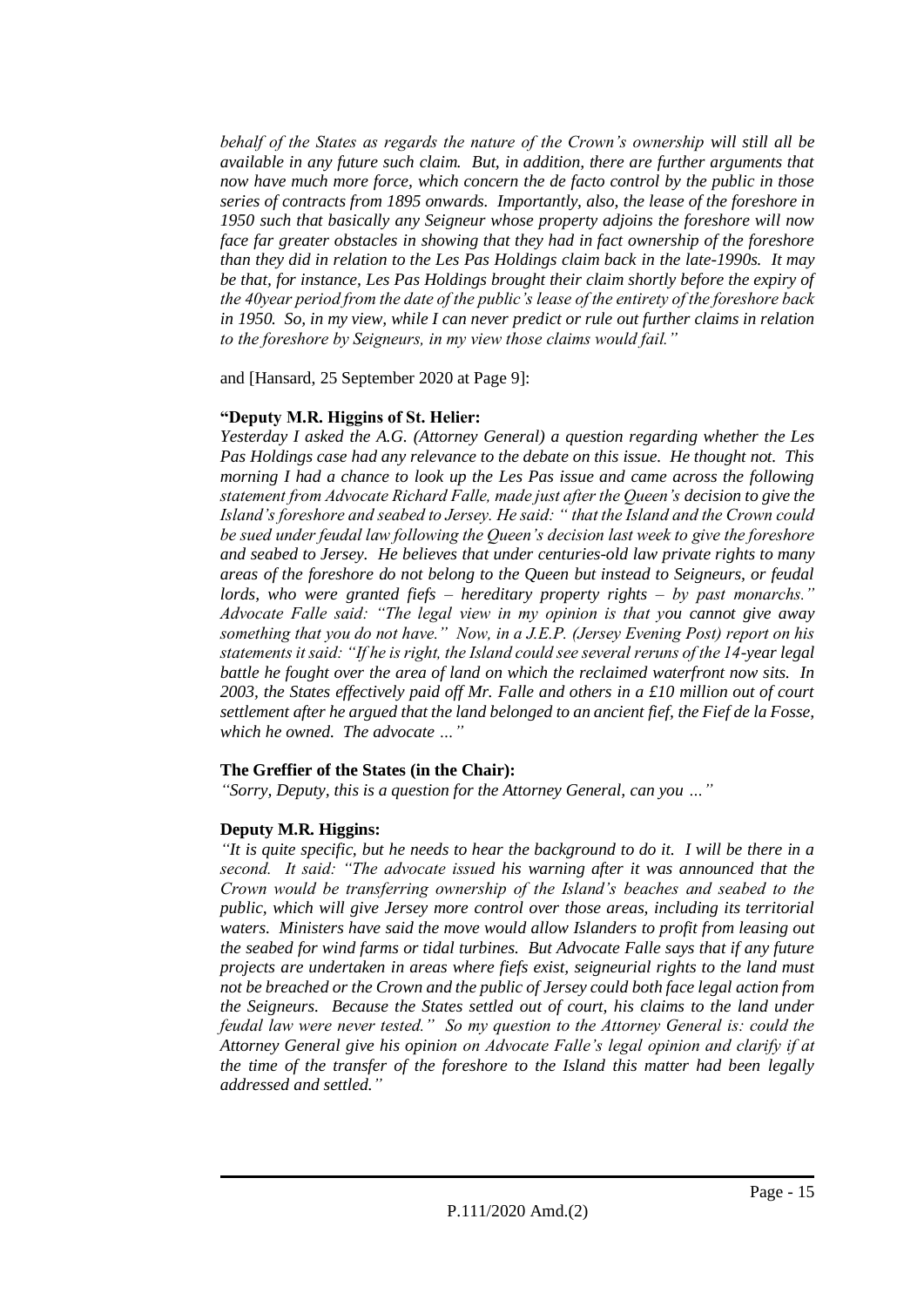# **Mr. M.H. Temple Q.C., H.M. Attorney General:**

*"Yes, I am aware of Advocate Falle's assertions and arguments and I stand by the answers that I gave to the Assembly yesterday. In terms of legal rights, feudal rights, that is one thing, but ownership of the foreshore is another. There are many arguments that can be made against Advocate Falle's assertions that could have been made back in 1990 when he brought his claim, having bought the Fief de la Fosse seigneurship. All those arguments remain to the public now, but in addition there are even more powerful arguments in my view based on lapse of time since the Les Pas Holdings case. The Crown has always owned the foreshore but, uncontrovertibly in 1950 the Crown and the public entered into a lease of the entirety of the foreshore. That is a clear demonstration of ownership and in order for a party to overcome that sort of demonstration of ownership they would have to have contest it. The fact is that only Les Pas Holdings brought a claim just before the expiry of the 40-year period, the possession quadragénaire right, which I alluded to yesterday which is a right in the 1771 Code. So since 1950 it is only Les Pas Holdings and Advocate Falle that have done that, and we now have a further 31 years that have passed since the Les Pas Holdings claim. So it is incontrovertible that the Crown and the public now have ownership of the foreshore. All these arguments around feudal rights I can assure Deputy Higgins were thought about, were the subject of advice, that they were carefully considered both here and in London when it came to the transaction whereby in 2015 the Crown conveyed its interest in the foreshore to the public of the Island. All that was thought about, carefully considered and addressed. I hope that reassures the Deputy."* 

#### **Deputy M.R. Higgins:**

*"I cannot say that I am reassured in one sense because all the legal opinion before the Les Pas Holdings case was they had no chance whatsoever, but the Island Government in the end capitulated and paid £10 million. Can the Attorney General confirm that because it never went to court and was never settled in court there are still outstanding issues that could pose problems going forward?"*

# **The Attorney General:**

*"I am not sure I can add much to the advice that I gave the Assembly yesterday. I cannot guarantee that no Seigneur will make a claim. That is up to them; I cannot control that and nor can the Assembly. But what I can say is that any such Seigneur I think would be foolish to do so, or ill-advised to do so, because in terms of the legal merits my view is that sort of claim will fail. So I am not sure that I can add too much to what I have already said to the Deputy. I gave the answers yesterday as to why the Les Pas Holdings claim was compromised in the way that it was. Yes, we did not get a judgment which dealt with ownership of the foreshore, but that was for the reasons that I gave yesterday. It is common in civil litigation to resolve matters consensually without all the cost and stress and risk of going to court; 99 out of 100 civil claims do that. They do not usually go to trial. Since that date we have had the further passage of time in the way that I have outlined in both my previous answers, so I do not think I can add any further to what I have just said to the Deputy."*

# **Deputy M.R. Higgins:**

*"Could I just seek clarification of one point then? Advocate Falle was arguing the Crown did not have the right to transfer all the foreshore, but that part has not been tested. If the States are going to try and extract money from people because the States now has the foreshore, and if someone sued and said: "No, the Crown did not have the right transfer the part of the foreshore that I am concerned with" what is the legal position on that?"*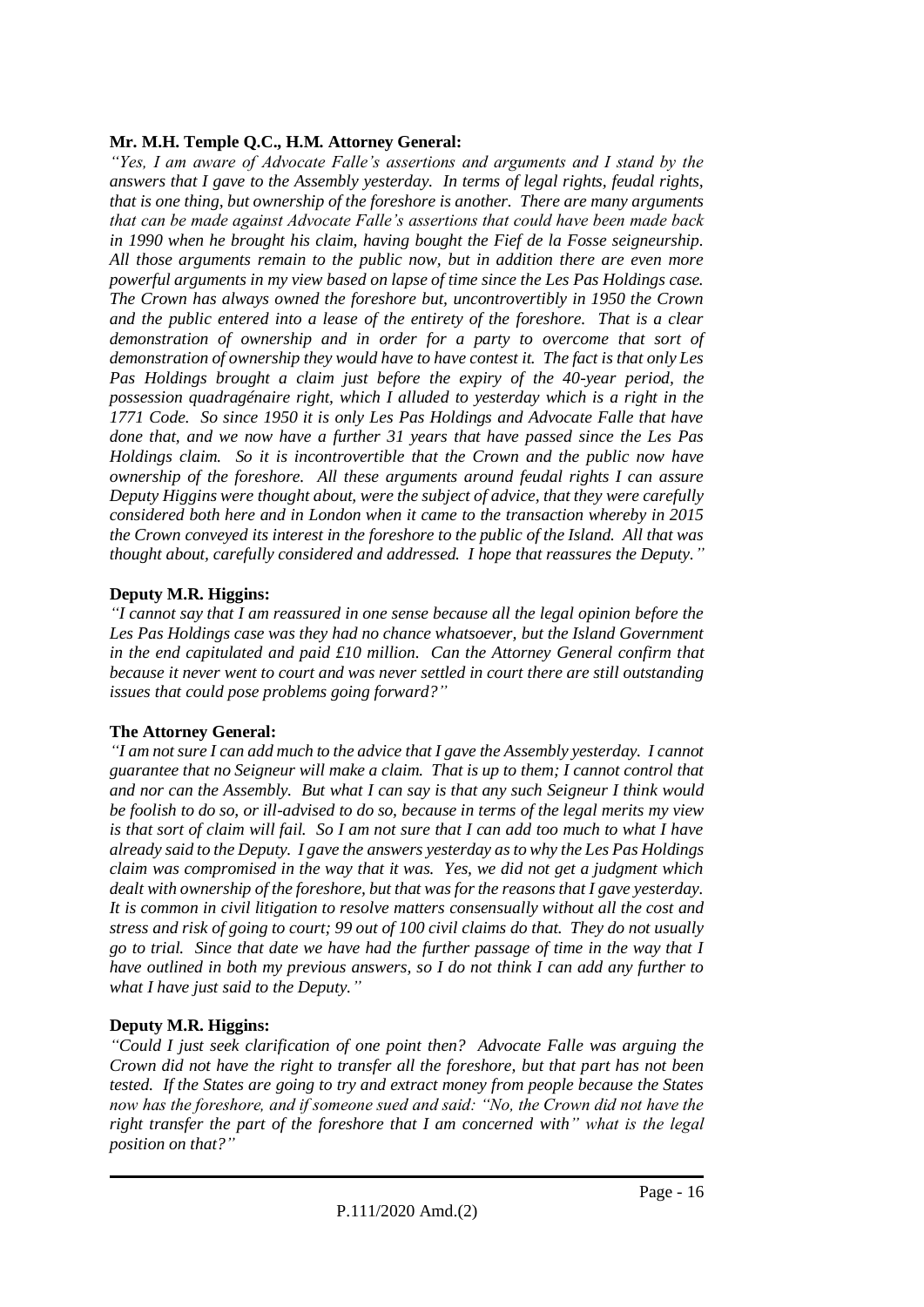# **The Attorney General:**

*"I have already answered those questions. The fact is that the Crown was party to transactions where it did extract money from private individuals in relation to transactions concerning the foreshore. It has been doing that for a very long period of time, as has the public of the Island. The specific point that has just been raised by the Deputy is covered by my previous answers that I have just given."*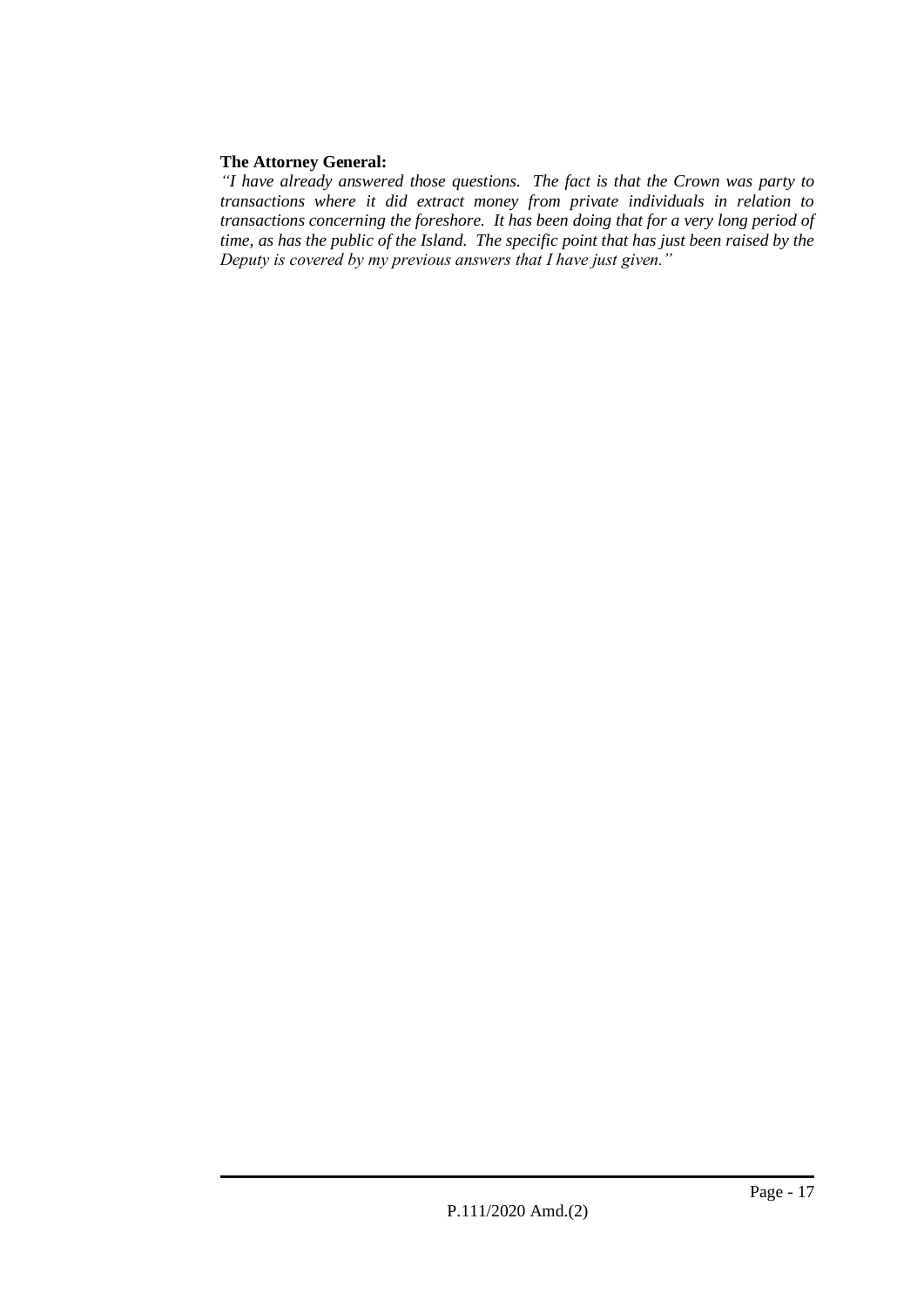# **Appendix 3**

# **Planning and Building (Jersey) Law 2002**

## **14 Development of concern to highway authority**

(1) This Article applies in respect of an application for planning permission –

- (a) where the proposed development involves the creation of a new means of access or the enlargement of an existing means of access to a road; or
- (b) where it appears that if the development were to be undertaken it might create a problem specified in paragraph (2).
- (2) Those problems are that the development of the land might –

(a) be a source or cause of danger to people using or entering a road bordering the land;

(b) have a significant effect on the volume or type of traffic using the roads leading to and from or in the vicinity of the development;

(c) involve an increase in the cost of undertaking any improvement of a road bordering the land; or

(d) hinder the improvement of a road bordering the land which the highway authority intends to improve.]

- (3) Where this Article applies, the application shall not be determined until the highway authority (if any) in respect of the road has been consulted, and any comment by the authority shall be taken into account in the determination of the application[.\[55\]](https://www.jerseylaw.je/laws/revised/Pages/22.550.aspx)
- $(4)$  [\[56\]](https://www.jerseylaw.je/laws/revised/Pages/22.550.aspx#_edn56)

#### **15 Development of concern to the Minister for Economic Development, Tourism, Sport and Culture**

(1) This Article applies in respect of an application for planning permission to develop land within an area shown on a map provided by the Minister for Economic Development, Tourism, Sport and Culture for the purpose of this Article.

(2) Where this Article applies, the application shall be referred to the Minister for Economic Development, Tourism, Sport and Culture for comment, and any comment made by that Minister in respect of the possible effect of the proposed development on the operation of a harbour or of the airport shall be taken into account in the determination of the application.

#### **16 Development of concern to the Minister for Infrastructur[e\[61\]](https://www.jerseylaw.je/laws/revised/Pages/22.550.aspx#_edn61)**

(1) This Article applies in respect of an application for planning permission for development that falls within an area of responsibility or concern of the Minister for Infrastructure.

(2) Where this Article applies, the application shall be referred to the Minister for Infrastructure for comment, and any comment made by that Minister in respect of any of the matters specified in paragraph (4) shall be taken into account in the determination of the application[.\[63\]](https://www.jerseylaw.je/laws/revised/Pages/22.550.aspx)

(3)

(4) Those matters are –

(a) the sufficiency of any sewerage or drainage system, flood defence work or water course that may be affected by the development, the prevention of damage to it, and any hindrance to its repair or maintenance;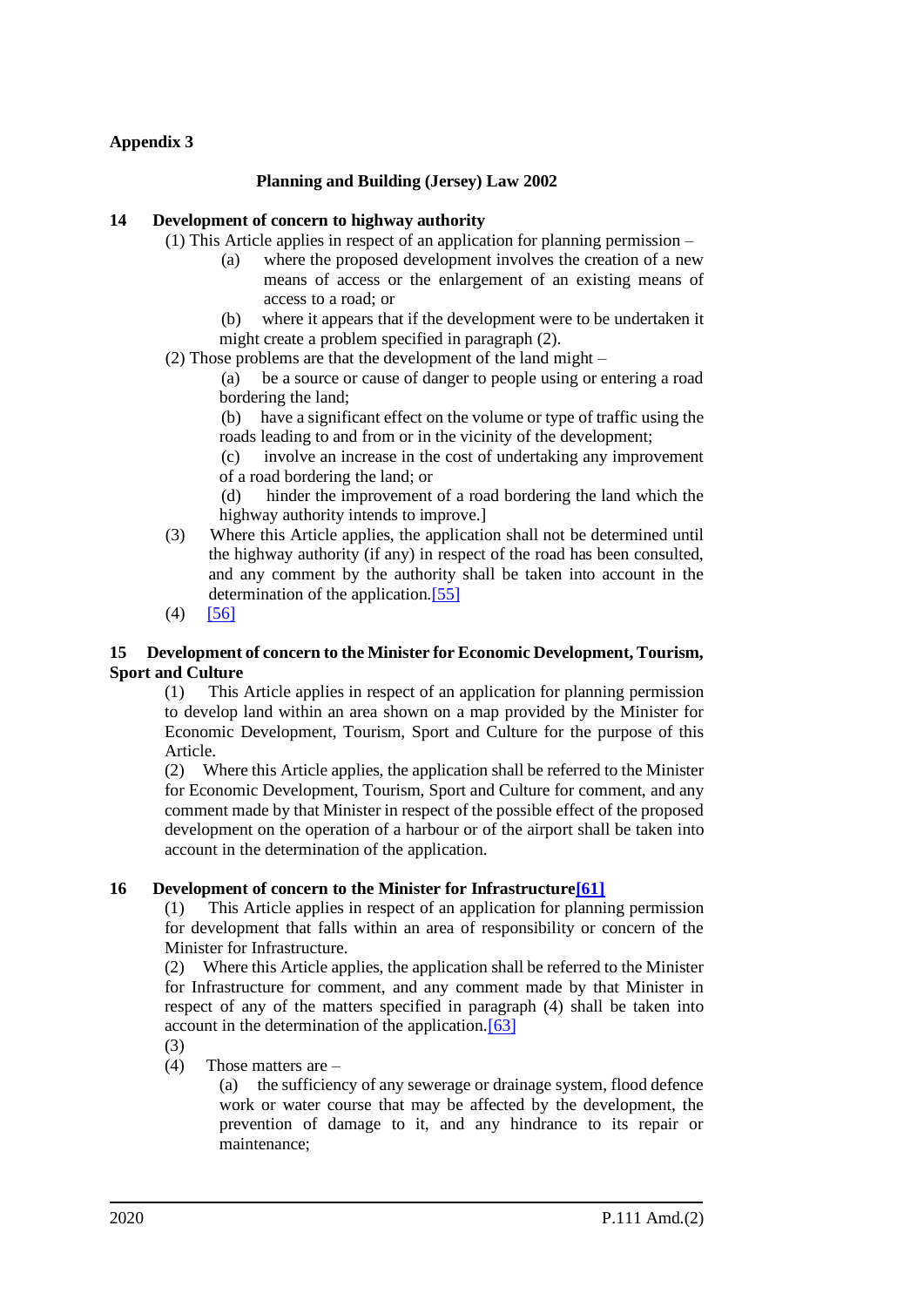(b) the limitation of damage by surface water that could be caused by the development;

(c) the effect of the development on water quality (including sea water quality).

# **17 Development of concern to any Minister, etc.**

(1) This Article applies in respect of an application for planning permission for development –

(a) that falls within the area of responsibility or concern of any Minister (other than a Minister referred to in Article  $15(1)$  and  $16(1)$ ) or a body or person created by statute; or

(b) that is development of a type or class, or within an area of the Island, in respect of which a body or person created by statute has informed the Minister that it has an interest or concern.

(2) Where this Article applies, the application shall be referred to the relevant Minister, body or person and any comment made by the Minister, body or person shall be taken into account in the determination of the application.

# **Drainage (Jersey) Law 2005**

# **32 Control of development**

(1) When considering an application under Article 6 of the Island Planning (Jersey) Law 1964 for permission to develop land, the Minister for the Environment shall with a view to –

(a) the prevention of damage to any facilities specified in paragraph  $(2)$ ;

- (b) the prevention of the obstruction of those facilities; and
- (c) the limitation of flooding of any kind,

take into account the effect of the development on those facilitie[s.\[12\]](https://www.jerseylaw.je/laws/revised/Pages/22.080.aspx#_edn12)

- (2) The facilities to which this paragraph refers are  $-$ 
	- (a) public sewers;
	- (b) public sewage disposal works;
	- (c) public outfalls;
	- (d) watercourses; and
	- (e) flood defence works.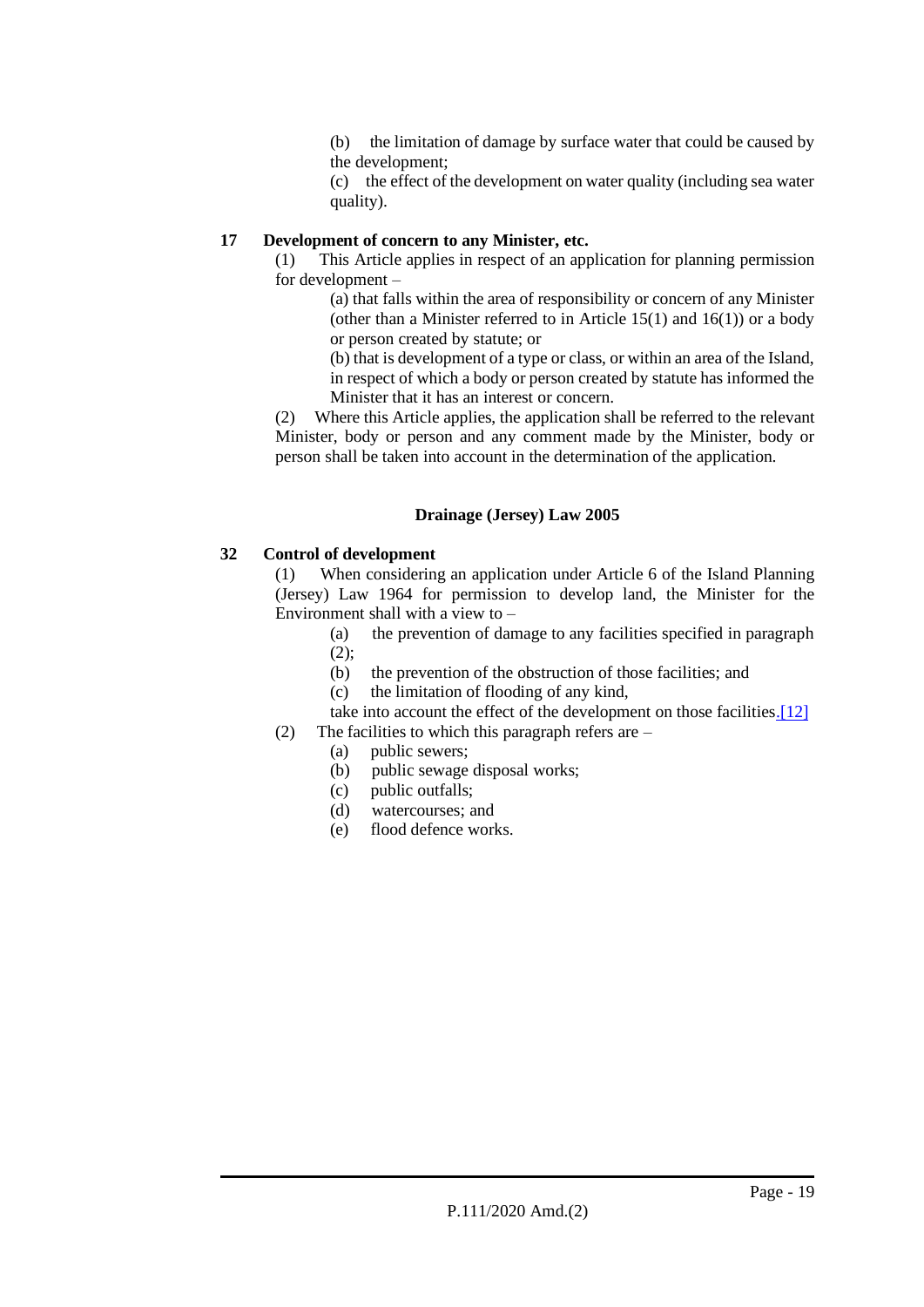# **Appendix 4**

# **TRANSACTIONS COMPLETED OR NEGOTIATED PRIOR TO 12 JUNE 2015**

(Date of Gift of Foreshore to the Public)

#### (List of known transactions since the 1990's including a relevant Crown transaction from 1978)

1. Property A – sale by the Crown to owner of Property A of a Strip of land measuring 845 square feet forming area of reclaimed Foreshore situate to rear of sea wall constructed on the beach.

2. Property B – Grant of rights by the Crown to owner of Property B permitting the owner of that property to keep the existing pipes which discharge rainwater on to the Foreshore.

3. Property C – Sale of 585 square feet of land on which part of an extension to the property had been built, adjoining the seawall.

4. Property D – Deed of Arrangement completed with the Crown to agree confirmed boundary points.

5. Property E – The owners of property E constructed a new house on the site of a previous property with various encroachments upon the sea defence. A contract was passed so that these encroachments were permitted to remain.

6. Property  $F - a$  contract passed in respect of balcony encroachments onto the seawall.

7. Property G – Sale of reclaimed foreshore to North of the seawall which had been encroached upon by owners of Property G.

8. Property H – Sale of reclaimed foreshore to North of the seawall which had been encroached upon by owners of Property H.

9. Property I – an agreed consideration re grant of rights plus costs.

10. Property J –Sale, cession and transfer by the Crown of a right of way and the right to create a vehicular opening through the sea wall in order to provide Property J with vehicular access to a Slip.

11. Property K – contract to allow openings less than the prescribed distance from the boundary with the foreshore – towards a promenade.

#### **(Resolved/Non-completed Transactions)**

12. Property  $X -$  an encroachment onto land behind a Seawall had taken place in conjunction with the redevelopment of the site. The matter was brought to JPH's attention by Deputy of Grouville. JPH caused the developer to remove the encroachment.